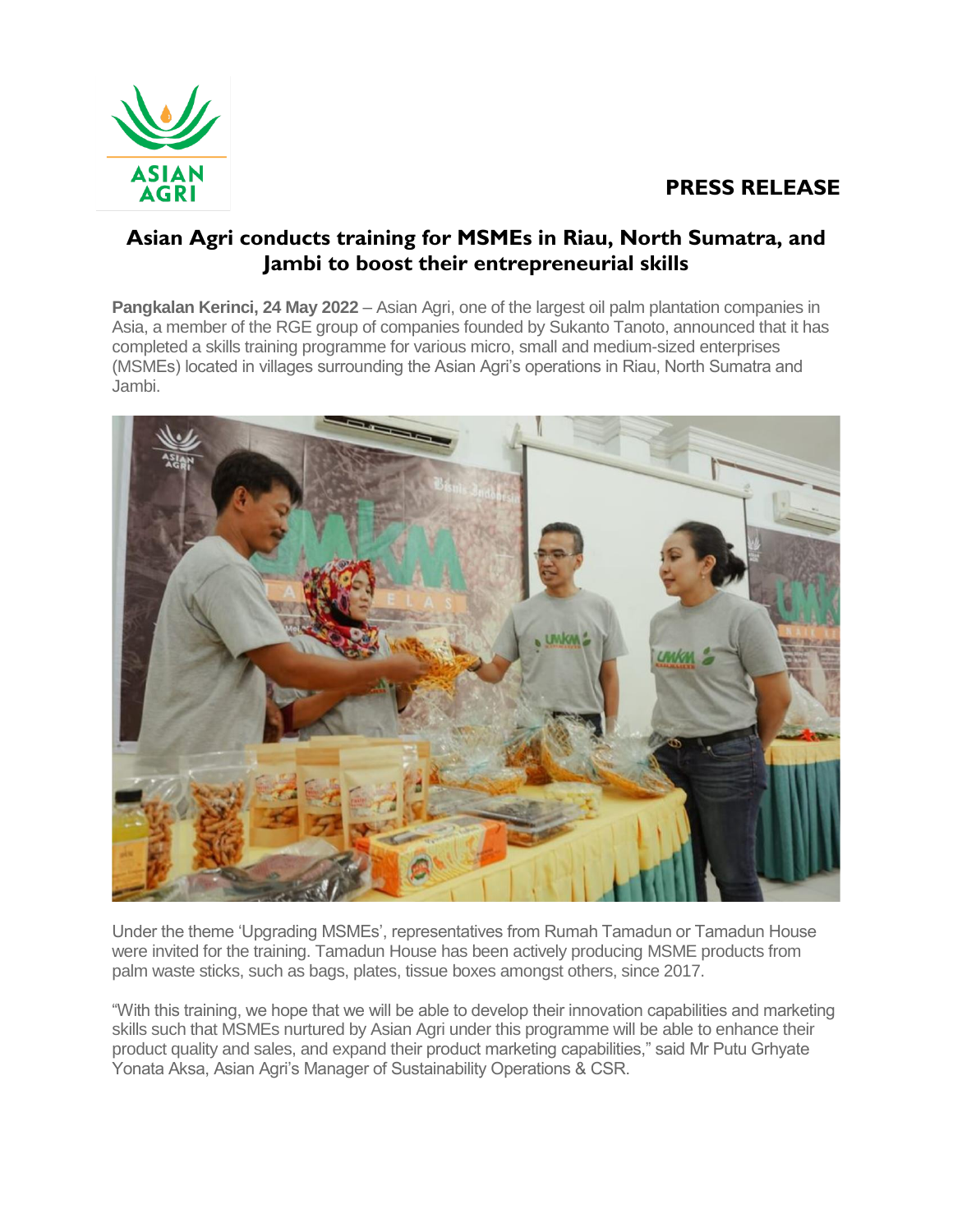'Upgrading MSMEs' is part of Asian Agri's ongoing efforts in supporting inclusive growth in the villages surrounding the company's operations, particularly in Riau, North Sumatra and Jambi and it is in line with the company's sustainability commitment Asian Agri 2030.

"Asian Agri 2030 is a long-term business strategy for the next ten years to ensure business continuity so that it is in line with the company and RGE group's business philosophy, comprising the 5Cs – Good for Community, Country, Climate, Customer, and Company. Developing MSMEs, as demonstrated by this training programme, is an important goal under Inclusive Growth, one of the pillars under Asian Agri 2030," added Mr Putu.

The owner of Tamadun House, Mr Hendra Dermawan, explained that business owners changing their way of thinking or perspective in managing their business is key to realising the success of 'Upgrading MSMEs'.

"These MSME owners typically think of themselves as traders. So I tried to change their mindsets to make them start thinking like entrepreneurs. If the mindset of an entrepreneur can be ingrained in them, their view of the business will widen, and it will not just be about buying and selling," said Mr Dermawan.

Mr Dermawan also mentioned the need to adopt the strong mentality of an entrepreneur, with the mental capacity to identify the business opportunities that exist from various avenues around him.

"Take an example of a rice cake seller who thinks his sales are normal. But if you believe in the business potential of this product, and you look at other market possibilities, such as selling rice cakes at night, with a little product differentiation, one can bring in additional profits if managed well," added Mr Dermawan.

Finally, Mr Dermawan urged MSMEs to focus on and encourage the improvement in the quality of their products in order to fast-track their businesses through six development stages, namely licensing, administration, product quality control, personal branding, standard packaging, and marketing through online networks and social media.

"Of course, the most important thing is maintaining a good network with various parties. That's why I hope this training activity conducted by Asian Agri and Bisnis Indonesia will help all participants to open up their network and increase demand for their products in the future," said Mr Dermawan. The MSME training was conducted at AALI (Asian Agri Learning Institute), Mekar Jaya Village, Pangkalan Kerinci District, Kab. Pelalawan. There were altogether 16 MSMEs from Riau, North Sumatra and Jambi participating in this.

"Of the 16 MSMEs who participated in the training, 12 were from villages around Asian Agri's operations in Pelalawan, with 2 from North Sumatra and 2 from Jambi. We deliberately included MSME owners from villages near the company's operations in North Sumatra and Jambi so that they can conduct comparative studies and are also able to elevate skills, creativity and business management strategies," said Mr Eko Budi Christyanto, CSR Coordinator of Asian Agri for the Riau Region.

In addition, Mr Christyanto explained that the MSMEs participating in this training consisted of businesses from different fields.

"We have conducted this MSME training for various fields of businesses, including those selling woven sticks, sharpening sticks, a variety of pastries, cakes, tumpeng and even breeders of duck